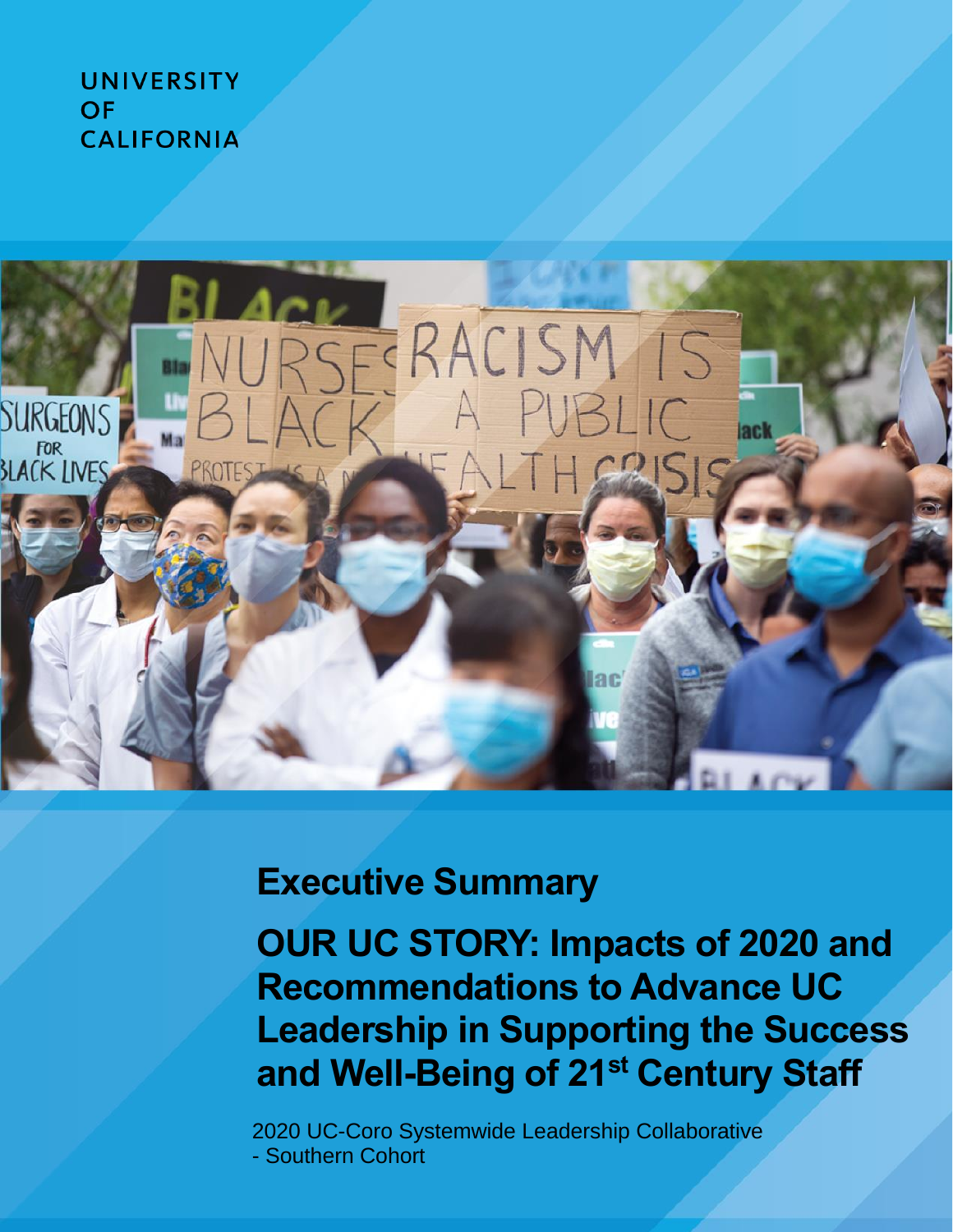*This executive summary is brought to you by the 2020 UC-Coro Systemwide Leadership Collaborative - Southern Cohort.* 

## **2020 UC-CORO SOUTHERN COHORT**

**Christina Acoff**, UCR **Karen Andrews**, UCI **Clinton Bench**, UCLA **Aaron Bushong**, UCR **Xinping Cui**, UCR **Valerie Dixon**, UCI **Ronald Fleming**, UCI **Diane Forbes Berthoud**, UCSD **Patty Furukawa**, UCI **Ignacio Gallardo**, UCSB **Tony Hansford**, UCI **John Hughes**, UCSD **Jared Meyer**, UCLA **Cyndi Muylle**, UCSD **Erin Quinn**, UCLA **Alex Ramos**, UCSB **Nilofeur Samuel**, UCOP **Tana Troke Campana**, UCSD **Lori Vogelgesang**, UCLA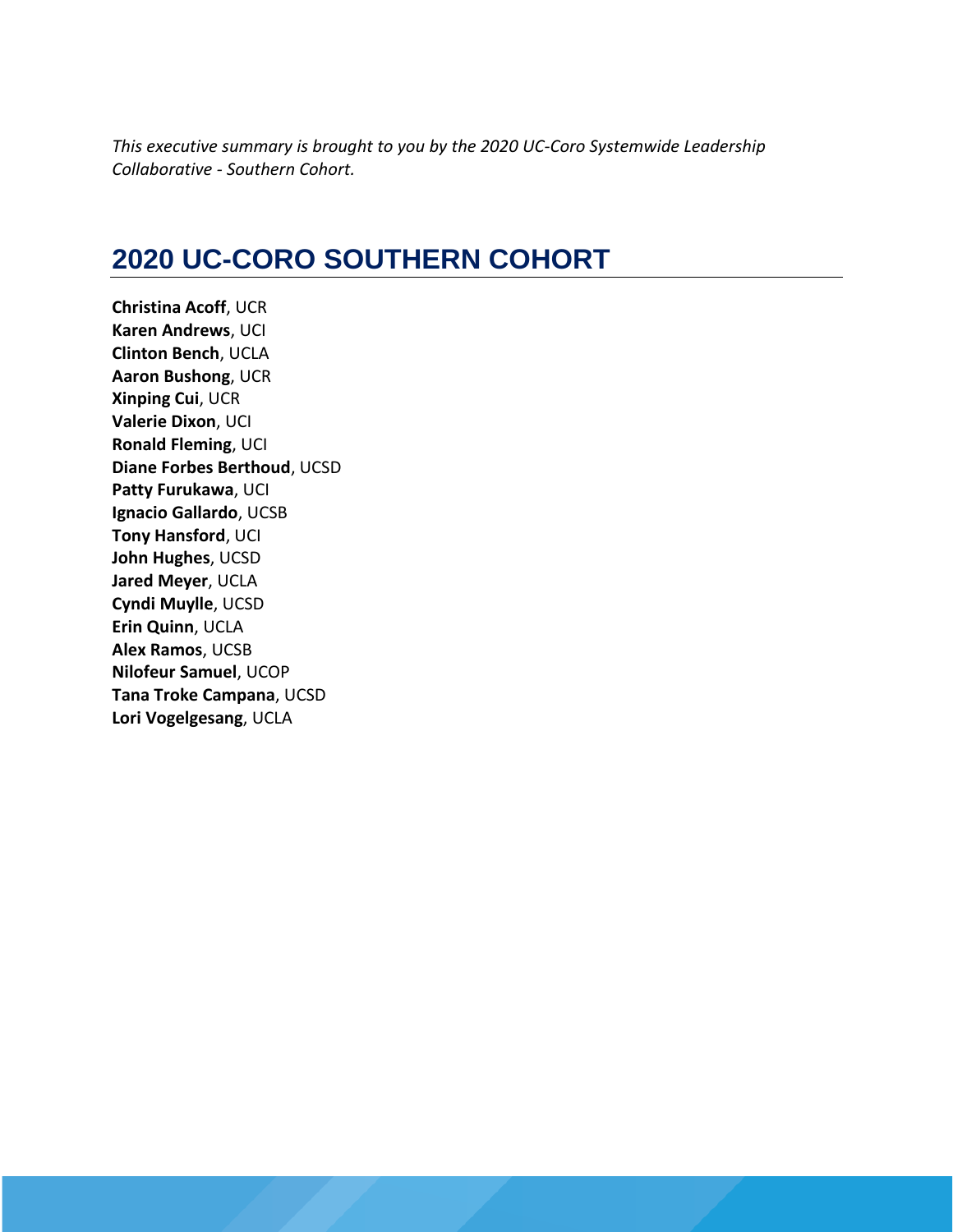## **ACKNOWLEDGEMENTS**

The 2020 UC-CORO Southern Cohort would like to express our sincerest gratitude to the leaders whom provided their invaluable guidance, insights, and suggestions throughout the course of this development opportunity. In particular, the efforts of Lisa Terry, Courtney Young-Law, Nancy Chen Lane and Donna Salvo are greatly appreciated. Their patience, energy and strong commitment to the program and to us is felt and ever present. Additionally, we are thankful for our respective nominators and campus leaders for considering us for this unique opportunity that tests us and allows us to hone our leadership skills together. Lastly, we would like to acknowledge and thank the 30 staff members across the 5 UC Southern locations and UCOP who were interviewed and profiled in this report. We are deeply appreciative of their time and honesty in sharing their experiences. Their voice informed our analysis and recommendations, and most importantly, truly humanized the impact of events in 2020.

### **UNIVERSITY OF CALIFORNIA**

*Cover photo: Courtesy of UCLA David Geffen School of Medicine*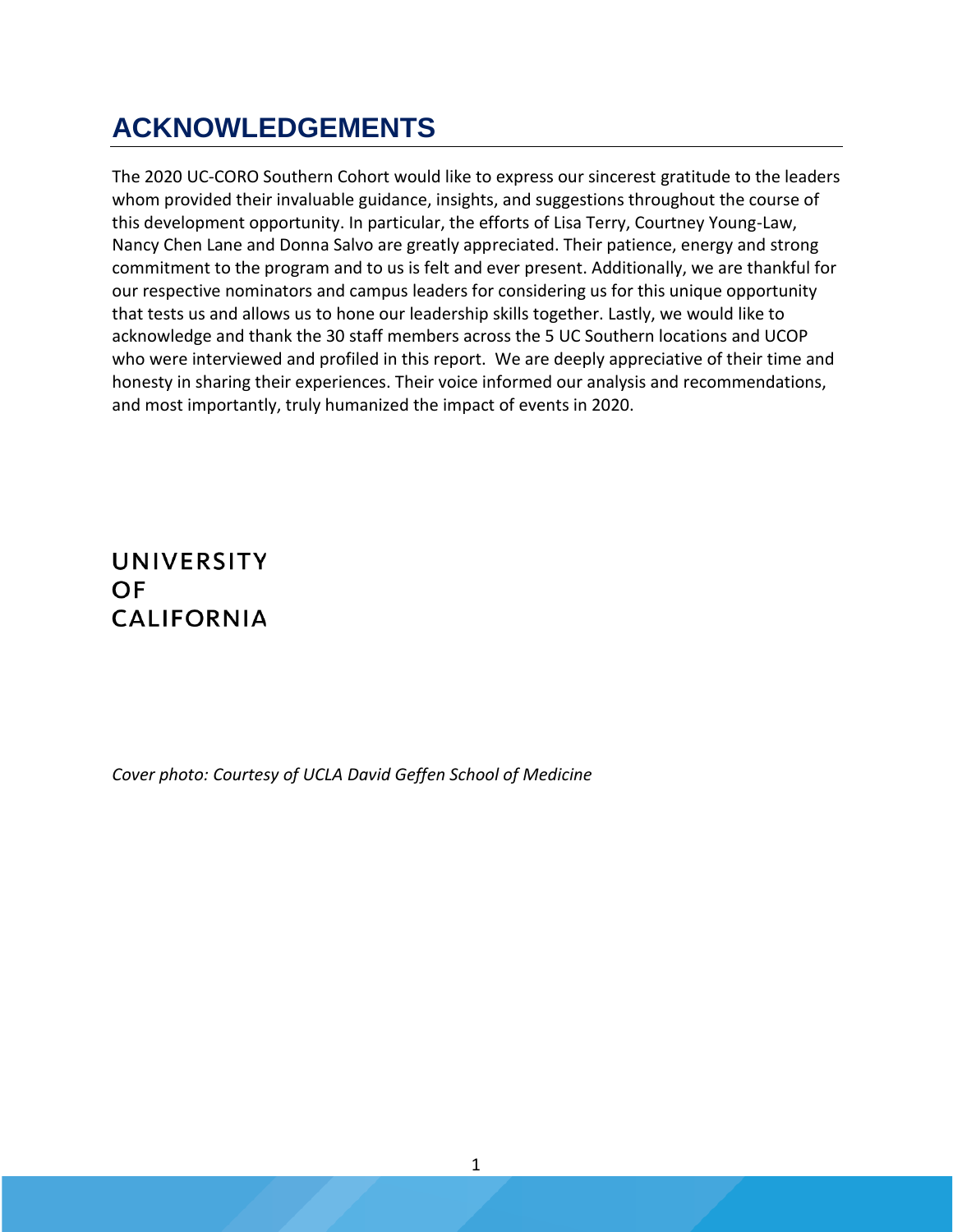## **TABLE OF CONTENTS**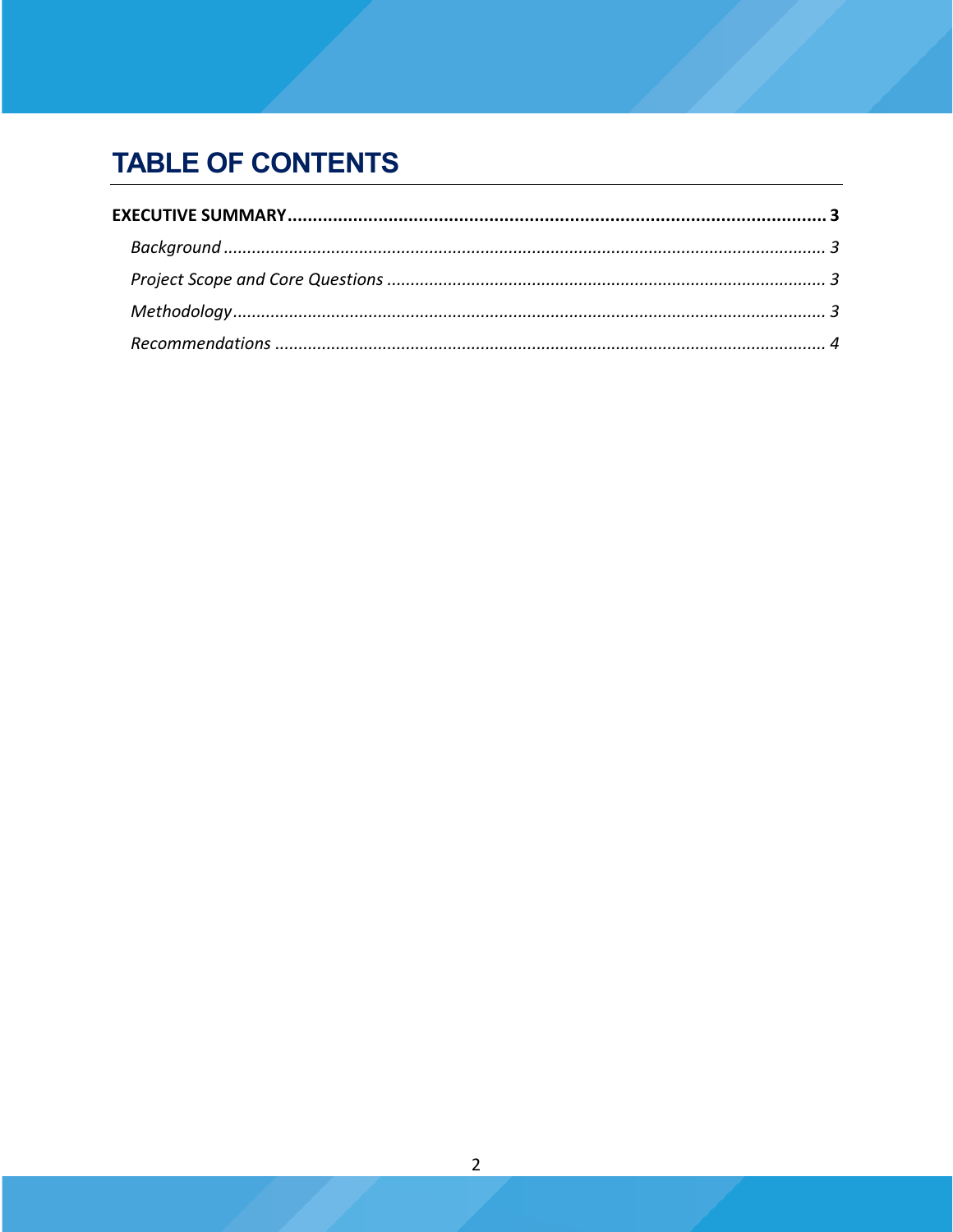## <span id="page-4-0"></span>**EXECUTIVE SUMMARY**

### <span id="page-4-1"></span>**Background**

Confidently looking forward to enhancing leadership skills, fostering relationships and networking with colleagues across the system, the 2020 UC-CORO Leadership Collaborative Southern California Cohort held its first in-person meeting on January 16, 2020. Then in March, the team met virtually for the first time one week prior to the declaration of a global pandemic. When the team gathered again virtually in late August in the midst of the multiple crises of the COVID-19 pandemic; social unrest resulting from systemic racism; and the worst economic downturn since the Great Depression, we were determined to develop a capstone project addressing the University's immediate need to examine its programs in support of staff when the situation is critical, the environment is uncertain, and the information is imperfect.

### <span id="page-4-2"></span>**Project Scope and Core Questions**

Unlike prior capstone projects, the team had no executive sponsor since developing and implementing the University's COVID-19 response was all-consuming. Staff experiences with COVID-19; social unrest resulting from systemic racism; and financial uncertainty vary widely and include differential impacts on women, people of color, essential employees, people with disabilities, and many others. Some of these disproportionate impacts are connected to longstanding issues in the University of California that have been exacerbated by the pandemic. During the course of preparing this report, the team was called upon to navigate our own experiences while simultaneously developing and implementing the University's programs and policies in response to these crises. This collaborative project describes the impacts of the crises on the UC staff, and makes recommendations for creating a more engaging, equitable and inclusive work environment for staff. This report identifies gaps and best practices in engaging and supporting staff during these crises and provides focused recommendations to UC senior leaders in response to two core questions:

- 1. What have been the impacts on the University of California staff members resulting from the COVID-19 pandemic, the ongoing economic crisis and social unrest in response to systemic racism?
- 2. What can the University of California do to identify, measure, and respond to the disparate impacts of multiple crises on staff, perform as an exemplary leader in higher education to support the needs and well-being of 21st-century employees, and maximize its beneficial effect on the environment and society?

### <span id="page-4-3"></span>**Methodology**

The team formed three workgroups to conduct comparative research. The workgroups reviewed and analyzed publicly available and accessible information to identify best practice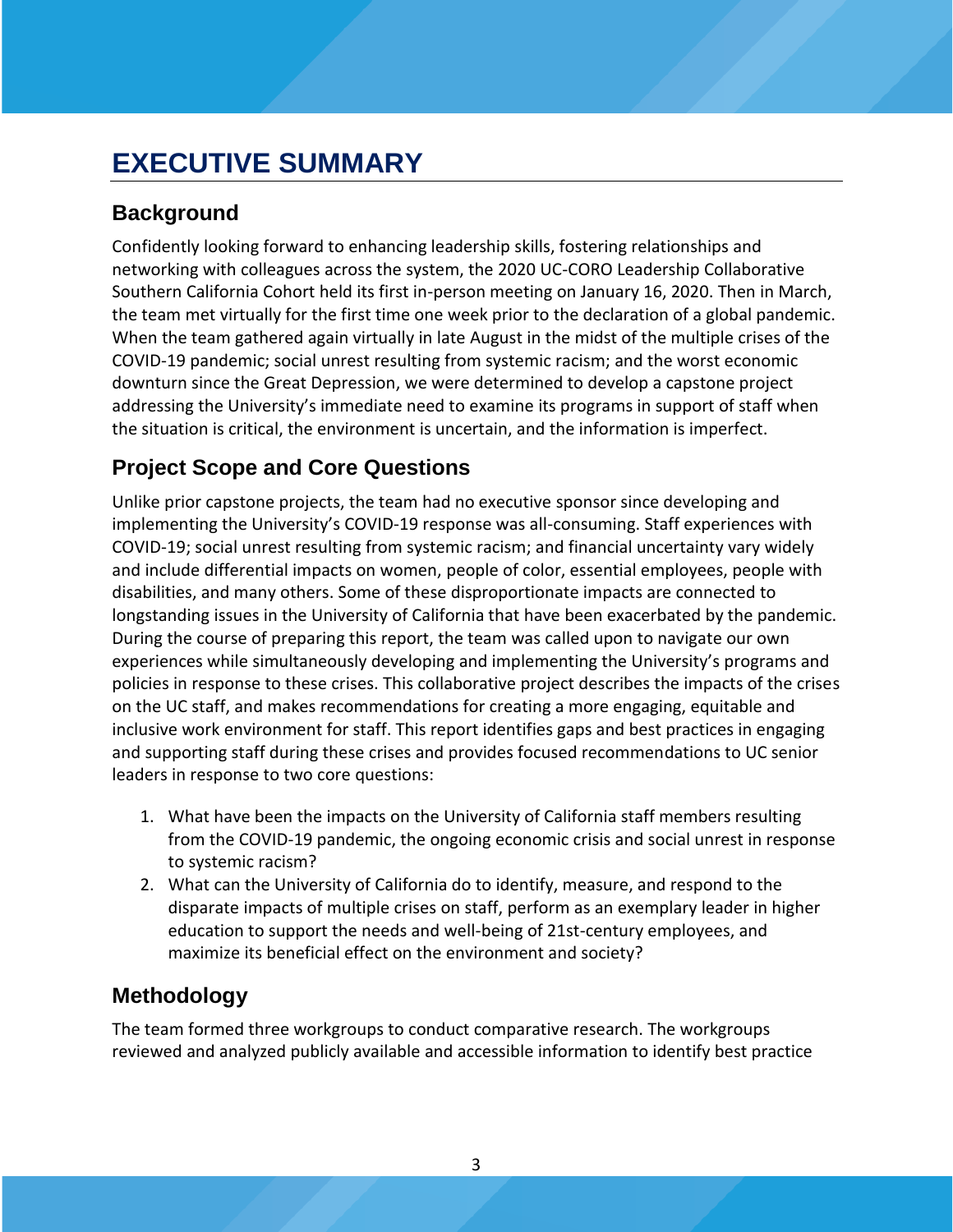programs in support of staff that were quickly implemented in response to the COVID-19 pandemic by:

- 1. Industry (including leading technology-focused companies, health care corporations and not-for-profit organizations)
- 2. Comparable Higher Education Institutions
- 3. University of California campuses and health systems

After investigating these three sectors, the team obtained quantitative and qualitative data through three different methods:

- 1. The cohort reviewed University of California staff survey data to learn how staff evaluated the current University programs and practices.
- 2. The team performed a gap analysis to identify where University of California responses to the concurrent crises differed amongst one another; it also compared the University of California responses with those in private industry and peer higher education institutions to highlight exemplary University of California practices and pinpoint best practices that could be incorporated by UC.
- 3. Finally, the team interviewed a selection of 30 staff from UC's southern campuses to obtain and consider experiential feedback that could directly inform our evaluation of current practices and recommendations for desired future state practices in support of staff.

#### <span id="page-5-0"></span>**Recommendations**

Our analysis explored staff experiences with respect to wellness and mental health; social and racial injustice; dependent care; returning to site; the financial crisis and assistance to staff; and communication and outreach to staff across the 20 University of California locations.

Recommendations are provided throughout this report with three key initiatives as follows:

#### *Develop a systemwide staff engagement process and an accessible and consistent communication strategy*

The University of California should establish digital communication and collaboration channels for staff and regularly disseminate campus-specific communications best practices throughout the UC system. All campuses and health systems should regularly deploy a standardized staff survey to solicit staff feedback by leveraging informal digital communication channels popular among employees to make it easy for them to ask questions and raise concerns.

4